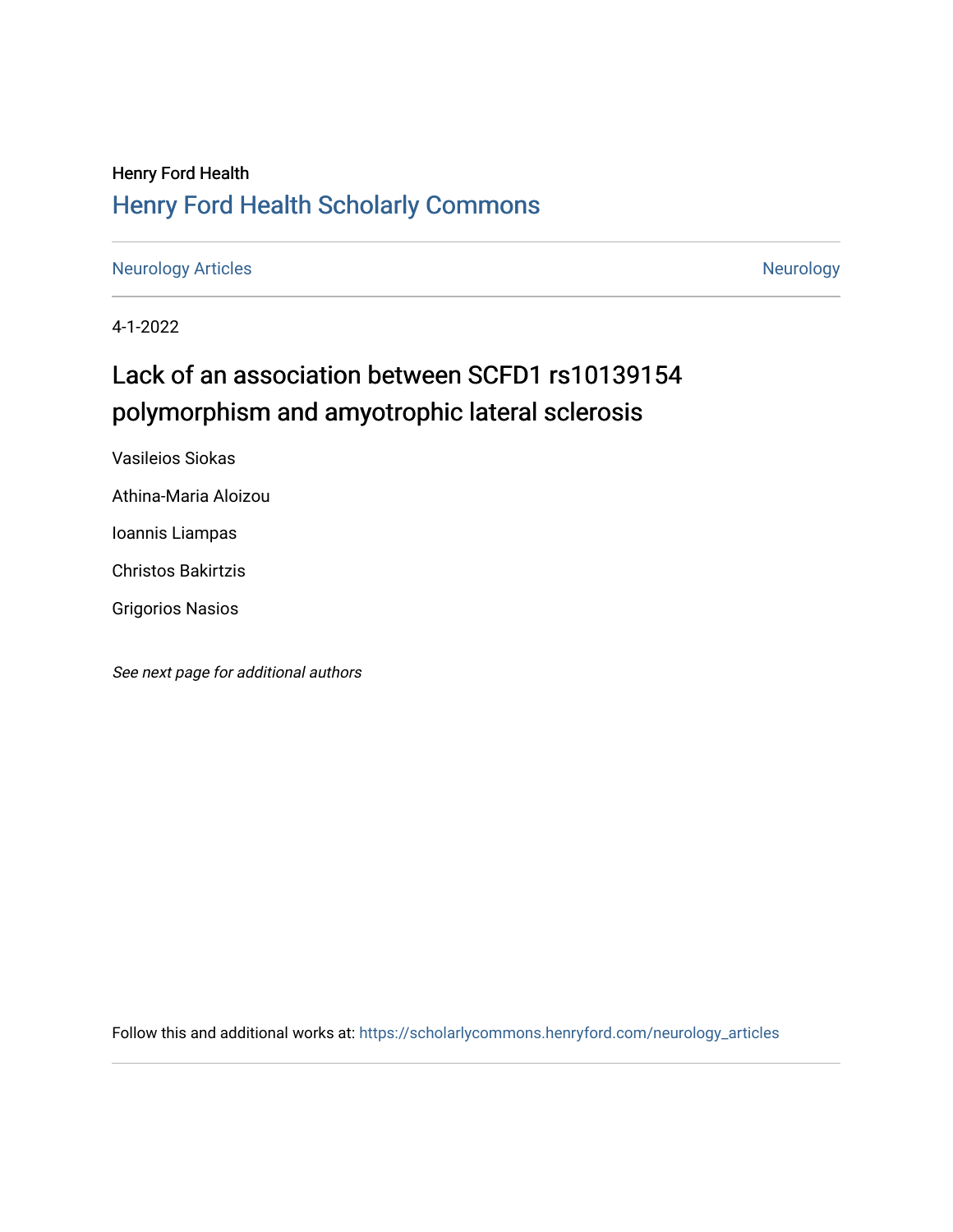## Authors

Vasileios Siokas, Athina-Maria Aloizou, Ioannis Liampas, Christos Bakirtzis, Grigorios Nasios, Konstantinos Paterakis, Markos Sgantzos, Dimitrios P. Bogdanos, Demetrios A. Spandidos, Aristidis Tsatsakis, Panayiotis D. Mitsias, and Efthimios Dardiotis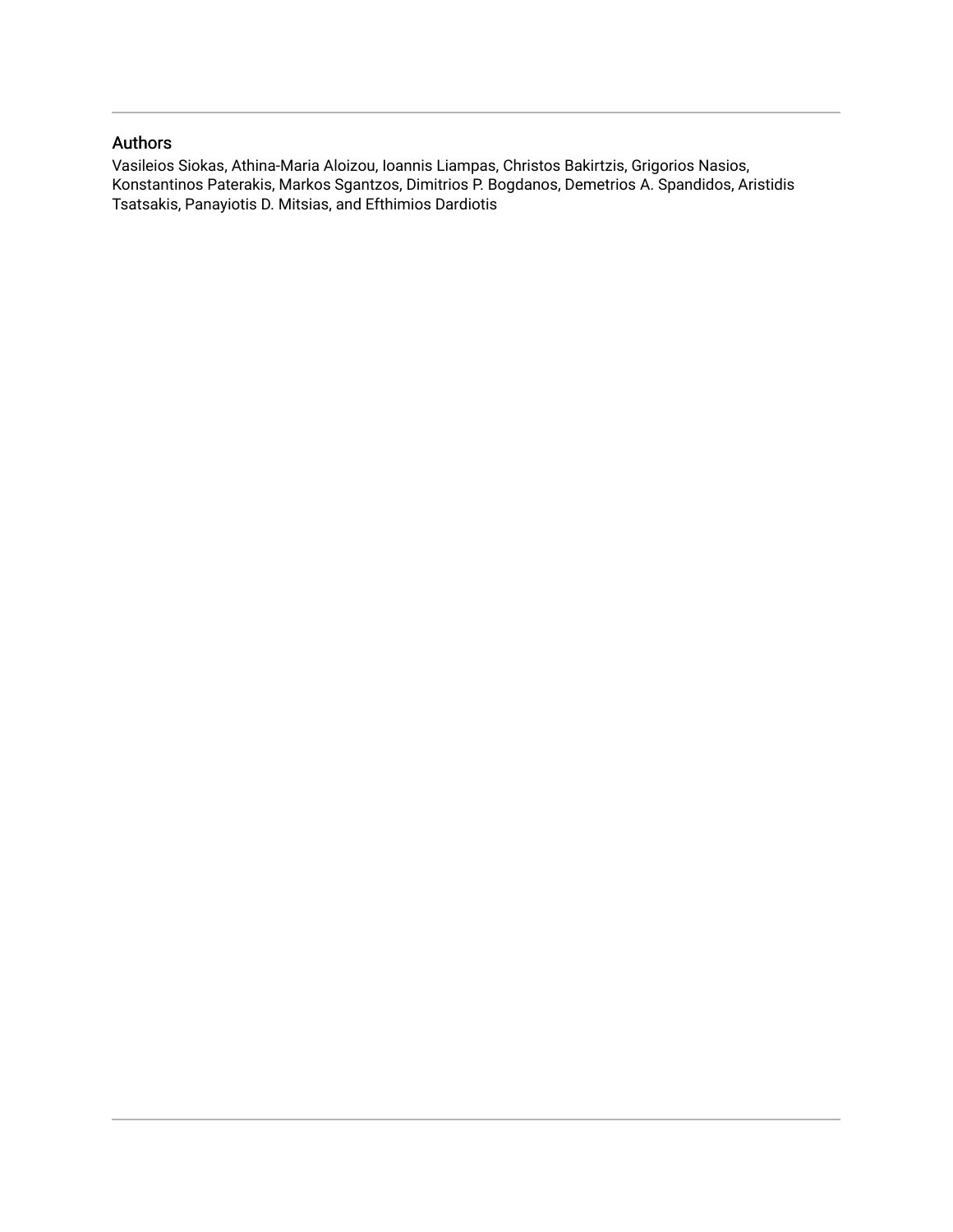## **Lack of an association between SCFD1 rs10139154 polymorphism and amyotrophic lateral sclerosis**

VASILEIOS SIOKAS<sup>1</sup>, ATHINA-MARIA ALOIZOU<sup>1</sup>, IOANNIS LIAMPAS<sup>1</sup>, CHRISTOS BAKIRTZIS<sup>2</sup>, GRIGORIOS NASIOS<sup>3</sup>, KONSTANTINOS PATERAKIS<sup>4</sup>, MARKOS SGANTZOS<sup>1</sup>, DIMITRIOS P. BOGDANOS<sup>5</sup>, DEMETRIOS A. SPANDIDOS<sup>6</sup>, ARISTIDIS TSATSAKIS<sup>7</sup>, PANAYIOTIS D. MITSIAS $^{8\textrm{-}10}$  and EFTHIMIOS DARDIOTIS $^1$ 

<sup>1</sup>Department of Neurology, Laboratory of Neurogenetics, University Hospital of Larissa, Faculty of Medicine, School of Health Sciences, University of Thessaly, 41100 Larissa; <sup>2</sup>B' Department of Neurology, AHEPA University Hospital, Aristotle University of Thessaloniki, 54636 Thessaloniki; <sup>3</sup>Department of Speech and Language Therapy, University of Ioannina, 45500 Ioannina; <sup>4</sup>Department of Neurosurgery, University Hospital of Larissa, Medical School, University of Thessaly; <sup>5</sup>Department of Rheumatology and Clinical Immunology, University General Hospital of Larissa, Faculty of Medicine, School of Health Sciences, University of Thessaly, 41100 Larissa; <sup>6</sup>Laboratory of Clinical Virology,  $^7$ Laboratory of Toxicology, and  $^8$ Department of Neurology, School of Medicine, University of Crete, 71003 Heraklion, Greece;  $^9$ Department of Neurology, Henry Ford Hospital;  $^{10}$ School of Medicine, Wayne State University, Detroit, MI 48202, USA

Received January 12, 2022; Accepted February 15, 2022

## DOI: 10.3892/mmr.2022.12662

Abstract. Amyotrophic lateral sclerosis (ALS) is a progressive neurodegenerative disease. Through a genome‑wide association study (GWAS), the Sec1 family domain‑containing protein 1 (SCFD1) rs10139154 variant at 14q12 has emerged as a risk factor gene for ALS. Moreover, it has been reported to influence the age at onset (AAO) of patients with ALS. The aim of the present study was to assess the association of the SCFD1 rs10139154 polymorphism with the risk of developing ALS. For this purpose, 155 patients with sporadic ALS and 155 healthy controls were genotyped for the SCFD1 rs10139154. The effect of the SCFD1 rs10139154 polymorphism was then examined on the following parameters: i) The risk of developing ALS; ii) the AAO of ALS; iii) the site of ALS onset (patients with bulbar onset ALS vs. healthy controls; and patients with limb onset ALS vs. healthy controls); and iv) the AAO of ALS onset with subgroup analyses based on the site of onset (bulbar and limb, crude and adjusted for sex). The analysis of all the outcomes was performed assuming five genetic models. Crude and adjusted analyses were applied. The threshold for statistical significance was set at 0.05. The results revealed no association between SCFD1 rs10139154 and any of the examined phenotypes in any of the models examined. On the whole, based on the findings of the present study, SCFD1 rs10139154 does not appear to play a determining role in the risk of developing ALS.

## **Introduction**

Amyotrophic lateral sclerosis (ALS) is a neurodegenerative disease of a yet undetermined etiology, and it is estimated to be the most common type of motor neuron disease during adulthood (1). A great variation has been observed in terms of the frequency of ALS between different countries, with males exhibiting a slightly elevated risk of developing ALS compared with females, particularly as regards the form of ALS with limb onset (2‑4). On the other hand, there is a slight female predominance in bulbar onset ALS (2‑4).

ALS can be phenotypically manifested with symptomatology from the upper (e.g., spasticity, weakness, hyperreflexia and pseudobulbar palsy) and lower (e.g. atrophy of muscles, fasciculations, hyporeflexia and muscle cramps) motor neurons (5). The consequent progressive and irreversible muscular weakness and atrophy, leads to the paralysis of respiratory muscles and respiratory failure (6). Apart from motor deficits, non-motor symptoms [e.g., frontotemporal] dementia (FTD)] can also develop with ALS (7). The association between ALS and FTD is evident through the crosstalk that exists between them clinically, genetically and neuropathologically (8).

From a neuropathological aspect, ALS presents as a degeneration of motor neurons, while intraneuronal inclusions in glial cells and neurons can also be observed (9). While the etiology and the exact mechanisms that possible lead to the development of ALS remain to be determined, a notable amount of research suggests that complex mechanisms,

*Correspondence to:* Dr Efthimios Dardiotis, Department of Neurology, Laboratory of Neurogenetics, University Hospital of Larissa, Faculty of Medicine, School of Health Sciences, University of Thessaly, Biopolis, Mezourlo Hill, 41100 Larissa, Greece E‑mail: edar@med.uth.gr; ebsdar@gmail.com

*Key words:* amyotrophic lateral sclerosis, polymorphism, Sec1 family domain-containing protein 1, rs10139154, genetics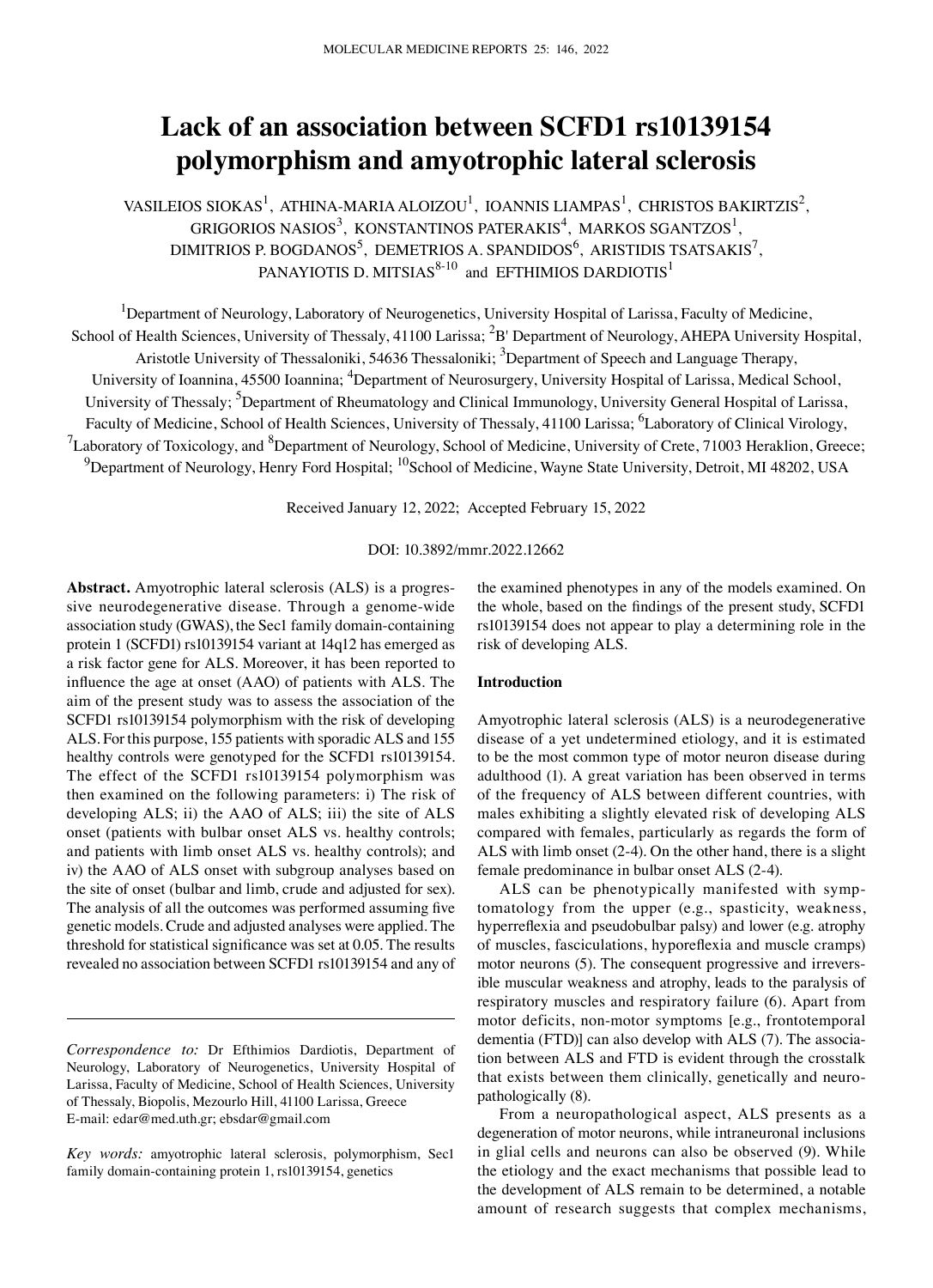that interact with each other, are possibly implicated in the development of ALS (9,10). Mitochondrial dysfunction, inflammatory abnormalities, pathological protein aggregation, defective microtubule function, inadequate RNA activity, oxidative stress and glutamate excitotoxicity, to mention a few, are among the pathological processes that have been found to confer susceptibility to ALS (11,12).

The molecular pathways through which the aforementioned mechanisms can lead to ALS are far from being completely elucidated (13). However, there are a number of indications that genetic, environmental and epigenetic factors all contribute to ALS susceptibility (14). Among the exogenous factors, head trauma, smoking, viral infections, exposure to pesticides and heavy metals, antioxidants, physical exercise, exposure to electromagnetic fields and body mass index have been previously reported as possible triggers for the development of ALS (15,16).

The contribution of genetic factors to ALS is supported from robust data (17). Firstly, there is familial ALS (fALS; accounting for almost 5-10% of all ALS cases), where mutations >30 genes are considered as ALS causative ones (10,18). Namely, mutations in the chromosome 9 open reading frame 72 (C9orf72), superoxide dismutase type 1 (SOD1), TAR DNA-binding protein 43 (TDP-43) and fused in sarcoma/translocated in liposarcoma (FUS/TLS) genes are estimated to be the commonest ones (10,18). Mutations in these genes can lead to ALS; however, there are some genotype-phenotype associations, where patients with ALS carrying specific mutations may exhibit specific sub‑phenotypes (19). For example, C9orf72 can lead to ALS, behavioral variant FTD, or ALS‑FTD, while mutations in the TDP43 gene can lead to ALS with either bulbar or limb onset (19). Moreover, the remaining 85‑90% of all ALS cases are considered as sporadic ALS (sALS) (5), where a large amount of genetic loci have been reported to modify the risk of developing ALS (20). At this point, it is worth mentioning that the conferred risk from rare genetic variants suggests an oligogenic disease pattern concerning the ALS architecture (21,22).

The Sec1 family domain containing 1 (SCFD1) protein, belongs to the Senc1/Munk 18 (SM) family of proteins (23). These proteins are vesicle-trafficking proteins, working closely with a particular type of SNARE proteins, the syntaxins (24,25). SCFD1 is implicated in a number of functions, such as cellular membrane fusion, oxidative‑stress, intra‑Golgi‑retrograde transport and apoptosis (23‑26).

In 2016, a genome-wide association study (GWAS) identified the SCFD1 rs10139154 variant at 14q12 as a genetic locus associated with ALS in the discovery phase; however, statistical significance was not found in the replication phase (27). Moreover, recently, Chen *et al* (28) examined the effect of the SCFD1 rs10139154 on a large Chinese population with ALS. Based on the results of that study, the SCFD1 rs10139154 polymorphism was shown to be associated with the age at onset (AAO) of patients with ALS.

Taking into consideration that SCFD1 is involved in mechanisms (23‑26) that are also possibly implicated in ALS pathogenesis (e.g., oxidative stress and apoptosis) (11,12), and that the studies examining the role of the SCFD1 rs10139154 variant regarding ALS have yielded inconsistent results (27,28), the present case‑control study was conducted with the aim of determining any possible association between the SCFD1 rs10139154 variant and ALS. A Southeastern European Caucasian (SEC) cohort (Greek) was analyzed, primary aiming at detecting any association between SCFD1 rs10139154 and ALS. The present study also wished to examine the effect of this polymorphism on several other ALS endophenotypes.

## **Patients and methods**

*Study participants.* In the current protocol, a total of 310 participants were drafted. In greater detail, 155 patients with sporadic ALS, as well as 155 healthy controls were included. The participants were recruited between March, 2017 and September, 2017 from the University Hospital of Larissa (Department of Neurology), in Larissa, Greece. Consultant neurologists made the diagnoses of ALS, following the El Escorial criteria (29). The inclusion criteria for the participants with ALS were as follows: i) An age >18 years; ii) Greek ethnicity; and iii) a diagnosis of ALS based on the El Escorial criteria. The respective inclusion criteria for healthy controls were the following: i) An age >18 years; ii) of Greek ethnic origin; and iii) no referred family or personal history of ALS or other neurological disorders. The characteristics of the ALS cohort have been previously described (30‑33). The research study protocol of the present study was approved by the Local Ethics Committee (University Hospital of Larissa: 59295/23‑01‑2017) and it was deemed in accordance to the Declaration of Helsinki. The experimental protocol was explained and all the participants provided their written informed consent in order to be included in the study, with the freedom of withdrawing from the study at any given time.

*Molecular genetics.* The salting out method was used to isolate genomic DNA from leucocytes (blood was collected with peripheral venipuncture from each participant), a method which has also been previously described (34,35). All the samples derived from the healthy volunteers and the patients with ALS were genotyped for the SCFD1 rs10139154 variant. The method which was applied for genotyping was the TaqMan allele specific discrimination assay on an ABI PRISM 7900 Sequence Detection System. The results were then analyzed using SDS software (SDS 2.4). (Applied Biosystems; Thermo Fisher Scientific, Inc.). In brief, this method consisted of an initial enzyme activation occurring as the first step of PCR at a 50˚C incubation for 2 min, followed by enzyme activation at 95˚C for 10 min (one cycle), denaturation at 95˚C for 15 sec and annealing/extension at 60˚C for 1 min (40 cycles for the last two points). The personnel who performed the genotyping was blinded to status of the samples.

*Quality assessment.* In order for the genotyping reproducibility be evaluated, a random 10% of the sample was re‑genotyped, with 100% concordance. Moreover, the threshold for the genotype call rate (percentage of successfully genotyped samples) was set as  $\geq$ 95%. Additionally, the deviation or not from the Hardy‑Weinberg equilibrium (HWE) was calculated with the Chi‑squared test (36), in both the patients with ALS and the healthy controls.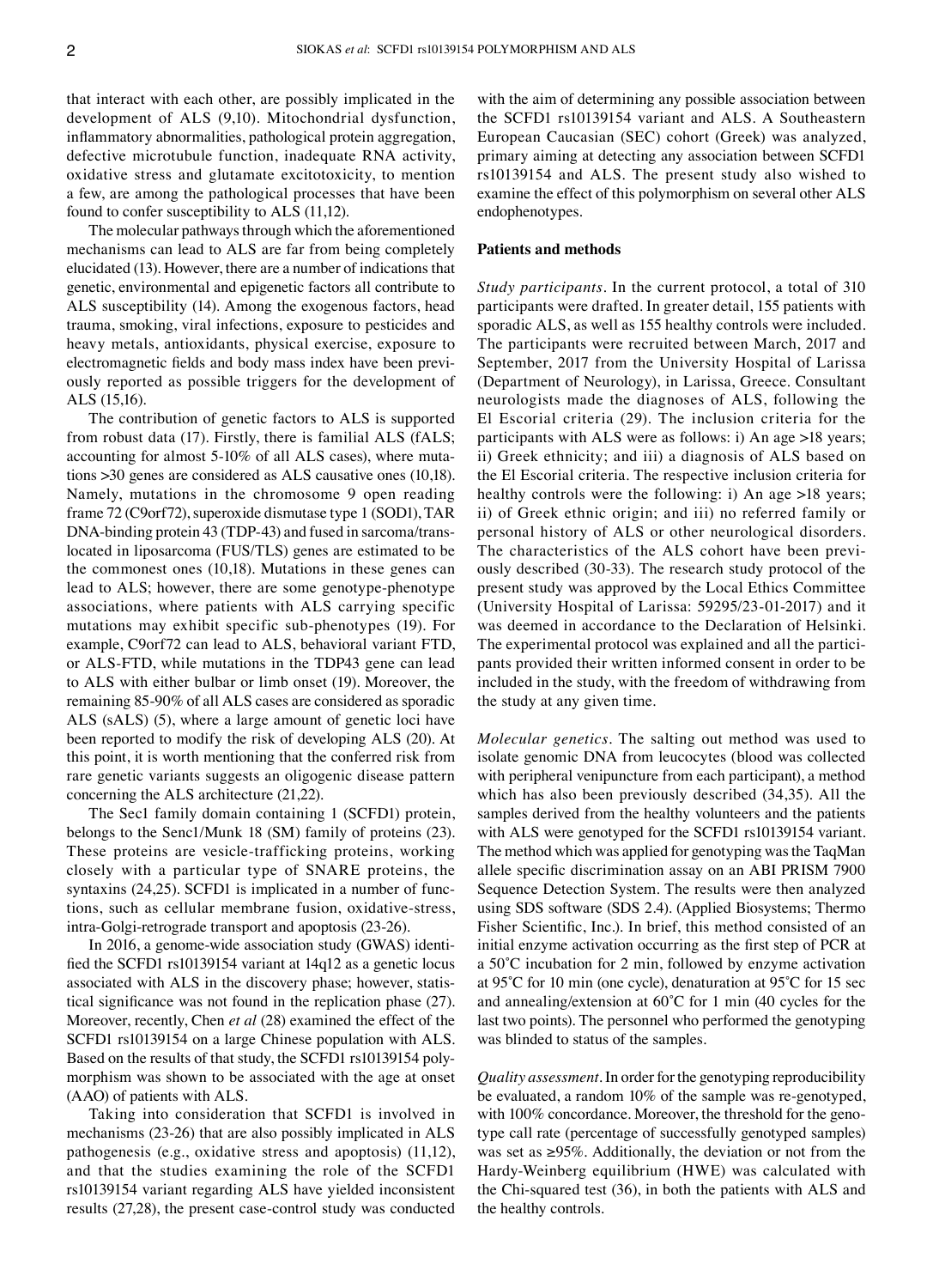*Statistical analysis.* The CaTS Power Calculator for Genetic Studies (Center for Statistical Genetics, University of Michigan, Ann Arbor, MI, USA) was used for the statistical power of the current sample to be measured. With odds ratios (ORs) along with the respective 95% confidence intervals (CIs), the study sample was examined for associations between SCFD1 rs10139154 and ALS using SNPStats software (https://www. snpstats.net/) (36). Towards this, five genetic models were assumed: i) The co-dominant model, where a P-value with 2 degrees of freedom and 2 ORs were calculated [OR1: (mt/wt vs. wt/wt) and OR2: (mt/mt vs. wt/wt)]; ii) the dominant model  $(mt/mt + mt/wt vs. wt/wt); iii)$  the recessive model  $(mt/mt)$ vs.  $mt/wt + wt/wt)$ ; iv) the overdominant model (mt/wt vs.  $mt/mt + wt/wt)$  and v) the log-additive model, where  $mt/mt$ carriers have a double risk of disease compared with mt/wt, with wt/wt as a reference. In the analyses, the 'C' was defined as the wild-type allele (wt) and the 'T' as the mutant allele (mt), for the SCFD1 rs10139154 variant. A P-value  $< 0.05$  was considered to indicate a statistically significant difference. Both univariate (unadjusted) and multivariate (adjusted for age and sex) analyses were performed.

The primary outcome of the protocol of the present study was to examine the possible association between ALS and SCFD1 rs10139154 (ALS vs. healthy controls). Unadjusted and adjusted for age and sex analyses were performed. In addition, the effects of SCFD1 rs10139154 on the following parameters were examined: i) The AAO of ALS (unadjusted and adjusted for sex); ii) the site of ALS onset (patients with bulbar onset ALS vs. healthy controls; and patients with limb onset ALS vs. healthy controls; unadjusted and adjusted for age and sex); and iii) the AAO of ALS with subgroup analyses on the basis of the site of onset (bulbar and limb, crude and adjusted for sex). The analysis of all the outcomes was performed on the basis of the aforementioned genetic models.

## **Results**

A total of 310 individuals were recruited in the present study; 155 patients with definite ALS [77 (49.7%) female, age (mean  $\pm$  standard deviation), 63.74 $\pm$ 11.30 years], and 155 healthy volunteers (control group) matched for age and sex. Approximately 7 out of 10 (67.1%) patients with ALS confirmed a history of alcohol consumption, while 68.4% had a history of smoking. The most common site of ALS onset was the lower limbs (34.8%) and the bulbar type (32.3%). The characteristics of the patients with ALS have been formerly reported (30‑32).

The genotype call rate was 98.06% (304/310). Furthermore, no deviation from the HWE was observed in both patients with ALS and the healthy controls ( $P=0.37$  and  $P=0.23$ , respectively) (Table I). The analysis for the power of the sample size of the study was 80.4 to detect a significant association (P<0.05) between ALS and SCFD1 rs10139154, with the frequency of the minor T allele set at 37%, an ALS prevalence of 5/100,000, and an approximate relative risk of 1.59 for the multiplicative mode of inheritance.

The frequency of the minor allele (T) was 35 and 38% for the patients with ALS and healthy controls respectively. The genotypic frequencies C/C, C/T and T/T for the patients with ALS, were 44, 42 and 14%, respectively, while in the group of Table I. Results from the Chi‑squared exact test for HWE for the SCFD1 rs10139154 in healthy controls and in ALS cases.

|            | P-value          |      |  |
|------------|------------------|------|--|
| <b>SNP</b> | Healthy controls | ALS. |  |
| rs10139154 | 0.23             | 0.37 |  |

HWE, Hardy-Weinberg equilibrium; SNP, single nucleotide polymorphism; ALS, amyotrophic lateral sclerosis; SCFD1, Sec1 family domain containing 1.

healthy volunteers, the corresponding frequencies were 41, 42 and 17%, respectively. The allelic and genotypic frequencies for SCFD1 rs10139154, for both patients with ALS and the healthy controls are presented in Table II. The allele and genotype numbers for SCFD1 rs10139154 in the healthy controls and ALS cases are graphically presented in Figs. 1 and 2, respectively.

Based on the univariate (unadjusted) and multivariate (adjusted for age and sex) analyses, no significant association was found between the SCFD1 rs10139154 polymorphism and ALS in any genetic model examined (Table III). Subgroup analysis (unadjusted and adjusted for age and sex) according to the site of ALS onset (limb, bulbar) also did not reveal any significant association (Table IV).

Furthermore, the analyses based on the AAO of ALS (unadjusted and adjusted for sex), failed to produce any statistically significant differences. The analyses for the AAO of ALS with regards to the site of onset (limb, bulbar), also revealed non‑statistically significant results. The respective results (ORs, CIs, P-values, mean and standard error of the age for each genotype) are presented in Table V, for the ALS group overall. The results from the subgroup analysis regarding the AAO, based on the site of the ALS onset are presented in Table VI for the bulbar onset and in Table VII for the limb onset.

#### **Discussion**

The present case-control study genotyped an ALS cohort with SEC ancestry aiming to examine the role of the SCFD1 rs10139154 polymorphism in ALS. Based on the results obtained, the SCFD1 rs10139154 polymorphism was not associated with ALS. More precisely, the SCFD1 rs10139154 polymorphism neither conferred any susceptibility to ALS nor influenced the AAO of ALS or its initial manifestation. Therefore, based on this analysis, it appears rather unlikely that the SCFD1 rs10139154 polymorphism is among the risk factors for the development of ALS.

As aforementioned, the SCFD1 is a vesicle-trafficking protein, functioning alongside with syntaxins (24,25). The possible mechanisms via which SCFD1 may be related to ALS pathophysiology are cellular membrane fusion, oxidative‑stress, intra‑Golgi‑retrograde transport and apoptosis (23‑26). The SCFD1 rs10139154 polymorphism is an intronic variant located at chromosome 14: 30678292 (https://www.ensembl.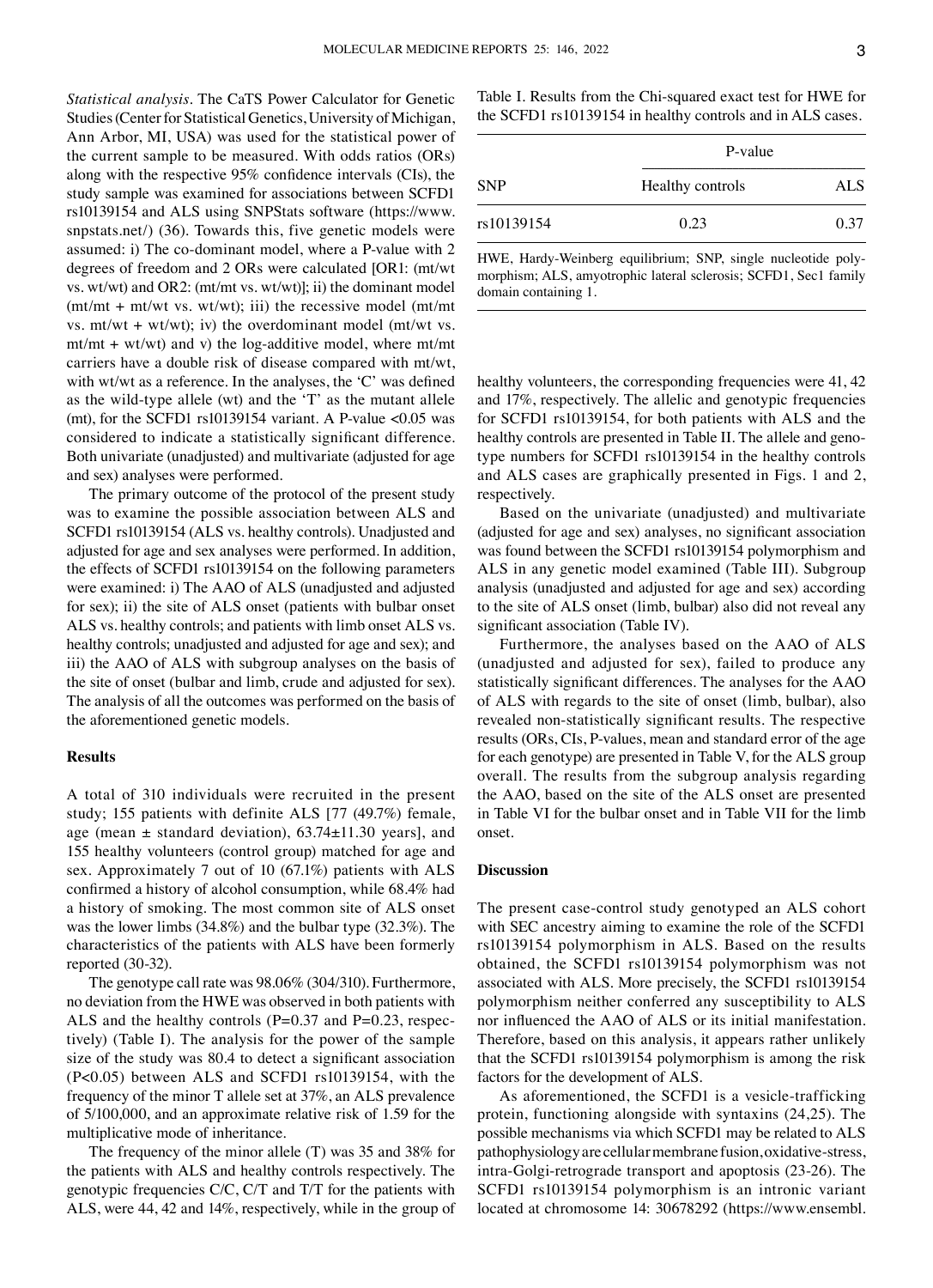| I |  |
|---|--|
|   |  |

| rs10139154 SNP | Genotypes/<br>alleles | Healthy controls<br>$(n=155)$ , n $(\%)$                                                                         | <b>ALS</b><br>$(n=155)$ , n $(\%)$ | Whole sample<br>$(n=310)$ , n $(\%)$ |
|----------------|-----------------------|------------------------------------------------------------------------------------------------------------------|------------------------------------|--------------------------------------|
| Genotype       | C/C                   | 62(41)                                                                                                           | 67(44)                             | 129 (42)                             |
|                | C/T                   | 64 (42)                                                                                                          | 64 (42)                            | 128(42)                              |
|                | T/T                   | 26(17)                                                                                                           | 21(14)                             | 47(15)                               |
|                | Missing               |                                                                                                                  |                                    | 6                                    |
| Allele         |                       | 188 (62)                                                                                                         | 198 (65)                           | 386 (63)                             |
|                |                       | 116(38)                                                                                                          | 106(35)                            | 222(37)                              |
|                |                       | SNP, single nucleotide polymorphism; ALS, amyotrophic lateral sclerosis; SCFD1, Sec1 family domain containing 1. |                                    |                                      |

Table II. Allelic and genotype frequencies for SCFD1 rs10139154 in the healthy controls, ALS cases and the whole sample size.

Table III. Single locus analysis (crude and adjusted for age and sex) for association between SCFD1 rs10139154 and ALS, in

|              |                   | Univariate                                     |         | Multivariate                                   |         |
|--------------|-------------------|------------------------------------------------|---------|------------------------------------------------|---------|
| Mode         | Genotype          | OR (95% CI)                                    | P-value | OR (95% CI)                                    | P-value |
| Co-dominant  | C/C<br>C/T<br>T/T | 1.00<br>$0.93(0.57-1.51)$<br>$0.75(0.38-1.46)$ | 0.7     | 1.00<br>$0.77(0.38-1.54)$<br>$0.57(0.23-1.39)$ | 0.44    |
| Dominant     | C/C<br>$C/T-T/T$  | 1.00<br>$0.87(0.55-1.38)$                      | 0.56    | 1.00<br>$0.70(0.37-1.33)$                      | 0.28    |
| Recessive    | $C/C-C/T$<br>T/T  | 1.00<br>$0.78(0.42-1.45)$                      | 0.43    | 1.00<br>$0.64(0.28-1.48)$                      | 0.3     |
| Overdominant | $C/C-T/T$<br>C/T  | 1.00<br>$1.00(0.63-1.58)$                      | 0.99    | 1.00<br>$0.91(0.48-1.73)$                      | 0.78    |
| Log-additive |                   | $0.88(0.64-1.21)$                              | 0.42    | $0.76(0.49-1.16)$                              | 0.2     |

SCFD1, Sec1 family domain containing 1; ALS, amyotrophic lateral sclerosis; CI, confidence interval; OR, odds ratio.



co‑dominant, dominant, recessive, overdominant and log‑additive mode.



Figure 1. Allele number for SCFD1 rs10139154 in healthy controls and in ALS cases. HC, healthy controls; ALS, amyotrophic lateral sclerosis; SCFD1, Sec1 family domain containing 1.

Figure 2. Genotype number for SCFD1 rs10139154 in healthy controls and in ALS cases. HC, healthy controls; ALS, amyotrophic lateral sclerosis; SCFD1, Sec1 family domain containing 1.

org/index.html). In a 2016 GWAS on patients with ALS, the SCFD1 rs10139154 polymorphism was initially reported as a possibly significant genetic marker (27). More precisely, in the discovery phase, a statistically significant effect size (OR, 1.09) was reported; whereas the effect size remained at the replication phase (OR, 1.06) statistical significance was not achieved.

Additionally, Chen *et al* (28) reported that the SCFD1 rs10139154 polymorphism was associated with the AAO of patients with ALS of Chinese ancestry. More precisely,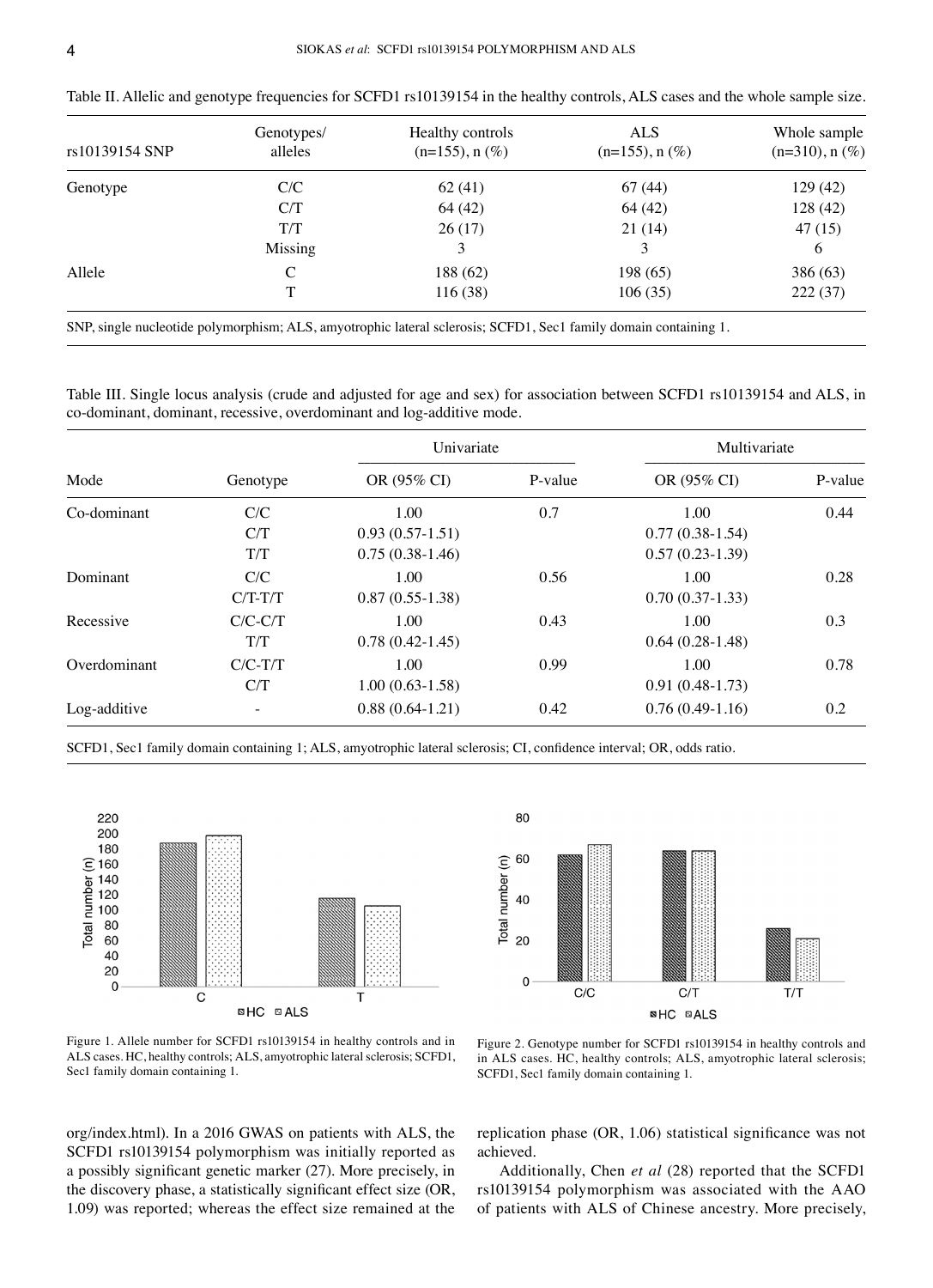Table IV. Single locus analysis (crude and adjusted for age and sex) for association between SCFD1 rs10139154 and ALS, based on the site of disease onset (bulbar or limbs), in co-dominant, dominant, recessive, overdominant Table IV. Single locus analysis (crude and adjusted for age and sex) for association between SCFD1 rs10139154 and ALS, based on the site of disease onset (bulbar or limbs), in co‑dominant, dominant, recessive, overdominant and log‑additive modes.

|              |           |                                                                             | <b>Bulbar</b> onset |                                          |         |                     | Limb onset |                     |           |
|--------------|-----------|-----------------------------------------------------------------------------|---------------------|------------------------------------------|---------|---------------------|------------|---------------------|-----------|
|              |           | Univariate                                                                  |                     | Multivariate                             |         | Univariate          |            | Multivariate        |           |
| Mode         | Genotype  | OR $(95\%$ CT                                                               | P-value             | OR (95% CI)                              | P-value | $OR$ (95% CI)       | P-value    | OR (95% CI)         | $P-value$ |
| Co-dominant  | S         | 1.00                                                                        | 0.39                | 1.00                                     | 0.16    | 1.00                | 0.35       | 1.00                | 0.35      |
|              | 50        | $1.37(0.61 - 3.11)$                                                         |                     | $1.34(0.40 - 4.46)$                      |         | $0.63(0.32 - 1.21)$ |            | $0.54(0.23 - 1.26)$ |           |
|              | T/T       | $0.60(0.16 - 2.29)$                                                         |                     | $0.28(0.04 - 1.72)$                      |         | $0.92(0.41 - 2.07)$ |            | $0.74(0.27 - 2.05)$ |           |
| Dominant     | <b>SC</b> | 1.00                                                                        | 0.73                | 1.00                                     | 0.91    | 1.00                | 0.26       | 1.00                | 0.19      |
|              | CT-TT     | 1.15 (0.52-2.52)                                                            |                     | $0.94(0.30 - 2.92)$                      |         | 0.71 (0.39-1.28)    |            | $0.60(0.28-1.29)$   |           |
| Recessive    | C/C-C/T   | 1.00                                                                        | 0.25                | 1.00                                     | 0.065   | 1.00                | 0.74       | 1.00                | 0.98      |
|              | T/T       | $0.50(0.14 - 1.77)$                                                         |                     | $0.23(0.04-1.23)$                        |         | 1.14 (0.53-2.43)    |            | $0.99(0.39 - 2.52)$ |           |
| Overdominant | C/C-T/T   | 1.00                                                                        | 0.26                | 1.00                                     | 0.21    | 1.00                | 0.15       | 1.00                | 0.18      |
|              | <b>ST</b> | 1.56 (0.72-3.35)                                                            |                     | 1.99 (0.67-5.90)                         |         | $0.64(0.34-1.19)$   |            | $0.59(0.27 - 1.30)$ |           |
| Log-additive |           | $0.91(0.53 - 1.58)$                                                         | 0.75                | $0.66(0.29 - 1.46)$                      | 0.29    | $0.89(0.59 - 1.33)$ | 0.56       | $0.80(0.49 - 1.32)$ | 0.38      |
|              |           | SCFD1, Sec1 family domain containing 1; ALS, amyotrophic lateral sclerosis; |                     | CI, confidence interval; OR, odds ratio. |         |                     |            |                     |           |

## Molecular Medicine RE PORTS 25: 146, 2022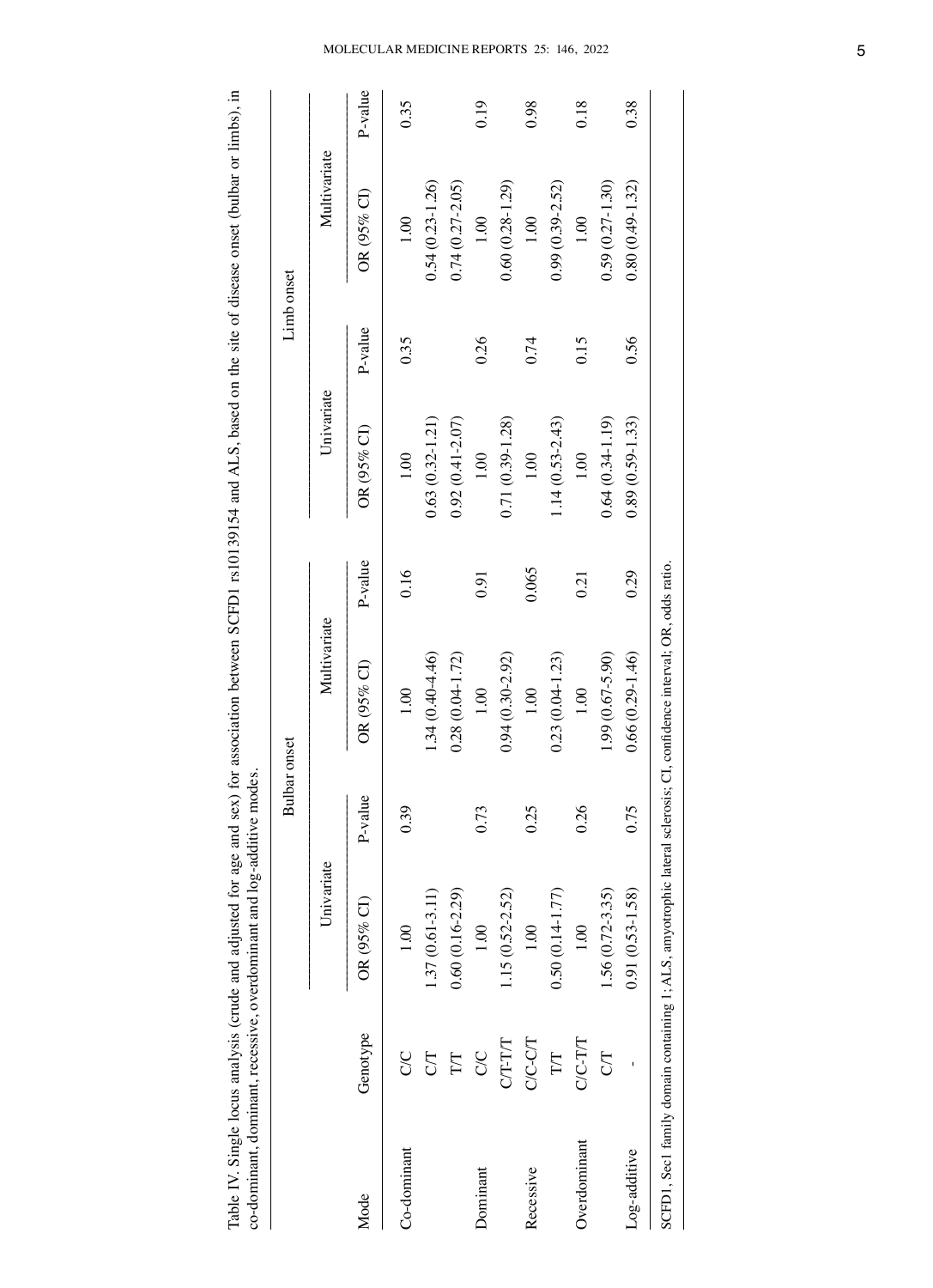| Mode         | Genotype  | Mean $(SE)$  | Difference $(95\% \text{ CI})$  | Univariate<br>P-value | Multivariate<br>P-value |
|--------------|-----------|--------------|---------------------------------|-----------------------|-------------------------|
| Co-dominant  | C/C       | 63.22(1.5)   | 0.00                            | 0.7                   | 0.68                    |
|              | C/T       | 64.75 (1.32) | 1.53 $(-2.38 \text{ to } 5.43)$ |                       |                         |
|              | T/T       | 63.05(2.44)  | $-0.18$ ( $-5.77$ to $5.42$ )   |                       |                         |
| Dominant     | C/C       | 63.22(1.5)   | 0.00                            | 0.55                  | 0.58                    |
|              | $C/T-T/T$ | 64.33 (1.16) | 1.11 $(-2.54 \text{ to } 4.75)$ |                       |                         |
| Recessive    | $C/C-C/T$ | 63.97 (1.00) | 0.00                            | 0.73                  | 0.67                    |
|              | T/T       | 63.05(2.44)  | $-0.92$ ( $-6.17$ to 4.33)      |                       |                         |
| Overdominant | $C/C-T/T$ | 63.18 (1.27) | 0.00                            | 0.4                   | 0.39                    |
|              | C/T       | 64.75 (1.32) | 1.57 ( $-2.09$ to 5.23)         |                       |                         |
| Log-additive |           |              | $0.33$ (-2.26 to 2.93)          | 0.8                   | 0.85                    |

Table V. Single locus analysis (crude and adjusted for sex) for association between SCFD1 rs10139154 and AAO of ALS, in co‑dominant, dominant, recessive, overdominant and log‑additive mode.

SCFD1, Sec1 family domain containing 1; ALS, amyotrophic lateral sclerosis; AAA, age at onset; CI, confidence interval; SE, standard error.

Table VI. Single locus analysis (crude and adjusted for sex) for association between SCFD1 rs10139154 and the AAO of ALS with bulbar onset, in co-dominant, dominant, recessive, overdominant and log-additive mode.

| Genotype  | Mean $(SE)$  | Difference (95% CI)          | Univariate<br>P-value | Multivariate<br>P-value                         |
|-----------|--------------|------------------------------|-----------------------|-------------------------------------------------|
| C/C       | 67.83 (2.28) | 0.00                         | 0.46                  | 0.51                                            |
| C/T       | 63.12(2.81)  | $-4.72$ ( $-12.18$ to 2.75)  |                       |                                                 |
| T/T       | 66.33 (4.67) | $-1.50$ ( $-14.29$ to 11.29) |                       |                                                 |
| C/C       | 67.83(2.28)  | 0.00                         | 0.25                  | 0.28                                            |
| $C/T-T/T$ | 63.6 (2.46)  | $-4.23$ ( $-11.38$ to 2.91)  |                       |                                                 |
| $C/C-C/T$ | 65.07 (1.92) | 0.00                         | 0.84                  | 0.89                                            |
| T/T       | 66.33 (4.67) | 1.26 (-10.86 to 13.38)       |                       |                                                 |
| $C/C-T/T$ | 67.53 (1.98) | 0.00                         | 0.22                  | 0.25                                            |
| C/T       | 63.12(2.81)  | $-4.42$ ( $-11.32$ to 2.49)  |                       |                                                 |
|           |              | $-2.27$ ( $-7.88$ to 3.33)   | 0.43                  | 0.44                                            |
|           |              | $\cdots$                     |                       | $\sim$<br>$\sim$ $\sim$<br>$\sim$ $\sim$ $\sim$ |

SCFD1, Sec1 family domain containing 1; ALS, amyotrophic lateral sclerosis; AAA, age at onset; CI, confidence interval; SE, standard error.

they found that carriers of the C/C genotype had a lower AAO of ALS (49.53±10.75 years) compared with the C/T carriers  $(53.75 \pm 11.84$  years; P=0.002). Furthermore, in the recessive model analysis, C/C carriers had a lower ALS AAO (49.53 $\pm$ 10.75 years) compared with (C/T + T/T; 53.37±11.60 years, P=0.001) (28). Apart from ALS, the SCFD1 rs10139154 'T' allele has been shown to be associated with a decreased risk of Alzheimer's disease (OR, 0.63; P=0.036), in the recessive mode (24). However, the aforementioned results could not be replicated in the present study.

Of note, the minor allele frequency (MAF) at the study of Chen *et al* (28) was the 'C' allele, while this was found to be the 'T' allele in the present study, suggesting that ancestry may be important for the discrepancy between the studies. Based on 1,000 Genomes Project Phase 3 allele frequencies, there is a great variability at the MAF allele frequency between populations (https://www.ensembl.org/Homo\_ sapiens/Variation/Population?db=core;r=14:30677792-306787 92;v=rs10139154;vdb=variation;vf=181642009). In fact, while the 'C' allele appears to be the MAF at East Asian and African population, the 'T' allele is considered the MAF at Europeans, South Asians and Americans.

Apart from genetic variability between ethnicities, there are other possible explanations for the fact that no association was found between SCFD1 rs10139154 and ALS. For instance, the effect of a polymorphism at expression quantitative trait loci (eQTL); in fact there is evidence to suggest that variants identified in GWASs may possibly alter the risk of disease through gene regulation via eQTL (37). Concerning the rs10139154 polymorphism, it has emerged as the most significant SCFD1 polymorphism associated with ALS in a GWAS (27). In addition, for each SCFD1 rs10139154 'T' allele, an increased SCFD1 expression has been found in different tissue types obtained from genotype‑tissue expression and in post‑mortem control data, as demonstrated in the study by Iacoangeli *et al* (38). However,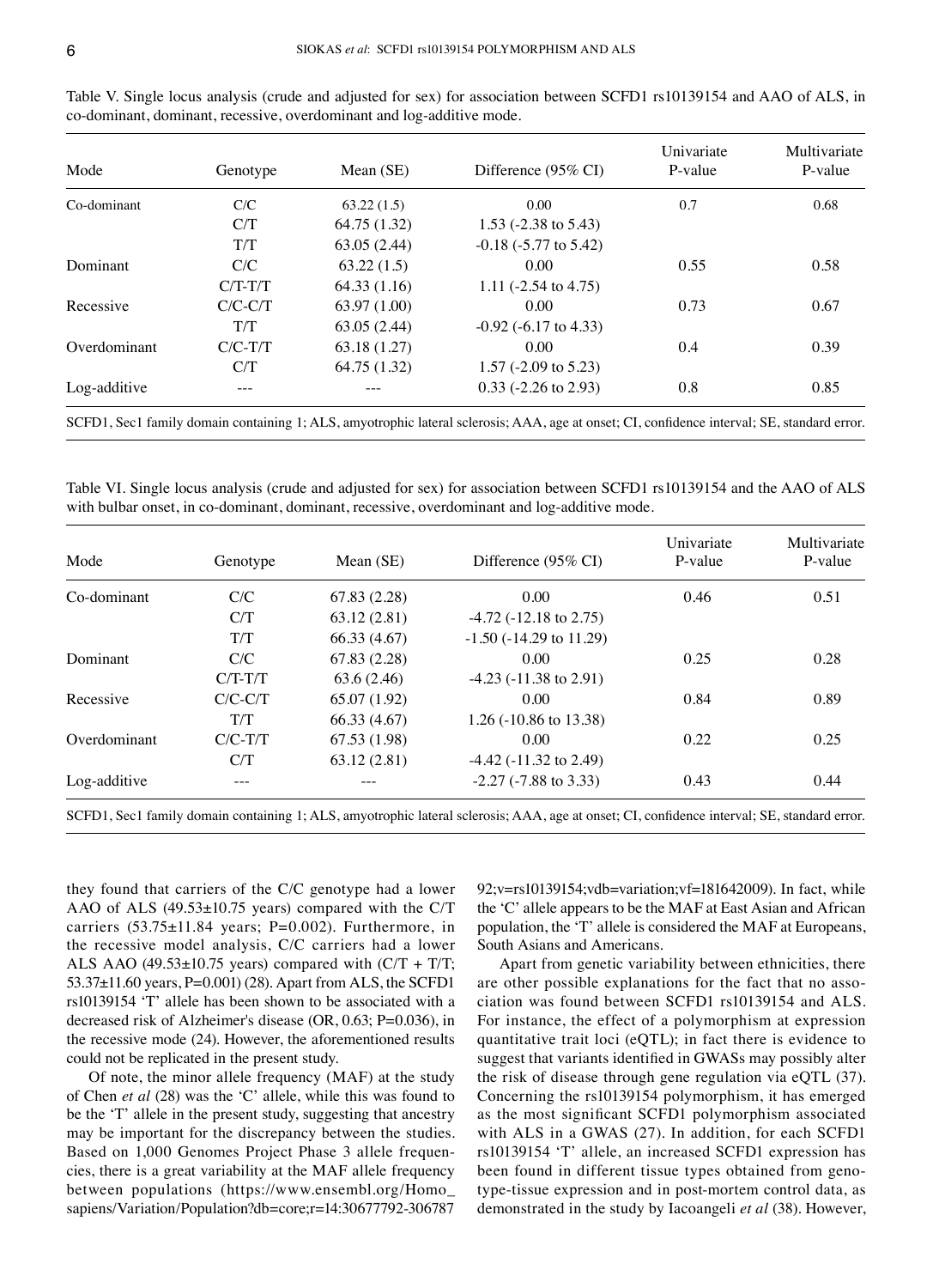| Mode         | Genotype  | Mean $(SE)$  | Difference $(95\% \text{ CI})$  | Univariate<br>P-value | Multivariate<br>P-value |
|--------------|-----------|--------------|---------------------------------|-----------------------|-------------------------|
| Co-dominant  | C/C       | 61.16(2.5)   | 0.00                            | 0.92                  | 0.93                    |
|              | C/T       | 62.6(2.39)   | 1.44 $(-5.72 \text{ to } 8.60)$ |                       |                         |
|              | T/T       | 61.17(3.61)  | $0.01$ (-8.48 to 8.49)          |                       |                         |
| Dominant     | C/C       | 61.16(2.5)   | 0.00                            | 0.78                  | 0.8                     |
|              | $C/T-T/T$ | 62.06 (1.98) | $0.90$ ( $-5.34$ to $7.14$ )    |                       |                         |
| Recessive    | $C/C-C/T$ | 61.73 (1.77) | 0.00                            | 0.89                  | 0.89                    |
|              | T/T       | 61.17(3.61)  | $-0.56$ ( $-8.51$ to 7.39)      |                       |                         |
| Overdominant | $C/C-T/T$ | 61.16(2.05)  | 0.00                            | 0.68                  | 0.7                     |
|              | C/T       | 62.6(2.39)   | 1.44 $(-5.26 \text{ to } 8.14)$ |                       |                         |
| Log-additive |           |              | $0.24$ (-3.82 to 4.29)          | 0.91                  | 0.92                    |

Table VII. Single locus analysis (crude and adjusted for sex) for association between SCFD1 rs10139154 and the AAO of ALS with limb onset, in co-dominant, dominant, recessive, overdominant and log-additive mode.

SCFD1, Sec1 family domain containing 1; ALS, amyotrophic lateral sclerosis; AAA, age at onset; CI, confidence interval; SE, standard error.

no alteration in SCFD1 expression with the addition of the SCFD1 rs10139154 'T' alleles was found at the post-mortem ALS cohort of that study (38). These results suggested that between the post-mortem ALS cohort and controls, different correlations existed between the SCFD1 genotype and SCFD1 eQTLs expression, which may influence the risk of the disease (38).

Currently, the available treatments for ALS are very limited, while patients with ALS usually succumb to the disease within 3‑4 years from the time of diagnosis (39). Therefore, ongoing trials target precision medicine approaches, and genetic targets that will possibly influence the natural course of ALS (40). In this sense, research regarding ALS (with genetic studies included) may reveal the molecular mechanisms behind neurodegeneration, and may lead to the development of novel therapeutic agents (41).

Certain limitations of the present study need to be mentioned. Firstly, the participants with ALS were not screened for the commonest fALS genes, namely the C9orf72, SOD1, TDP‑43 and FUS/TLS genes (10,18). The authors also acknowledge that another constraint is that in the current statistical models, several potential cofounders (genetic and non‑genetic) were not included (15,16). Finally, the present study had a case‑control design and thus included all the inherent limitations of such a type of study (42). On the contrary, it should be noted that a major strength of the present case‑control study is the homogeneity of the entire cohort, as the data of both patients with ALS and the control group were collected from a specific geographical area of central Greece.

In conclusion, the present study found that the SCFD1 rs10139154 polymorphism was not associated with ALS. However, whether this genetic locus is among the risk factors of ALS cannot be established with absolute certitude at the moment. Bearing in mind the latter considerations, further large‑scale cooperative studies examining the carriage of the SCFD1 rs10139154 polymorphism in multiethnic cohorts are of great necessity, in order for the attribute risk of this variant to ALS to be fully elucidated.

## **Acknowledgements**

Not applicable.

## **Funding**

The present study was supported in part by a research grant from the Research Committee of the University of Thessaly, Greece (code: 5287).

## **Availability of data and materials**

The datasets used and/or analyzed during the current study are available from the corresponding author on reasonable request.

## **Authors' contributions**

VS and ED were involved in the conceptualization of the study. VS, AMA, IL, CB, GN, KP and MS were involved in the study methodology and validation, in data curation and software. VS was involved in the formal analysis. VS, AMA, DPB, DAS, AT, PDM and ED were involved in the investigative aspects and design of the study. VS was involved in the writing and preparation of the original draft. VS, AMA, IL, CB, GN, KP, MS, DPB, DAS, AT, PDM and ED were involved in the writing, reviewing and editing of the manuscript. ED supervised the study and was involved in project administration and funding acquisition. All authors have read and approved the final manuscript. VS and ED confirm the authenticity of all the raw data.

#### **Ethics approval and consent to participate**

The research study protocol of the present study was approved by the Local Ethics Committee (University Hospital of Larissa: 59295/23-01-2017) and it was deemed in accordance to the Declaration of Helsinki. The experimental protocol was explained and all the participants provided their written informed consent in order to be included in the study, with the freedom of withdrawing from the study at any given time.